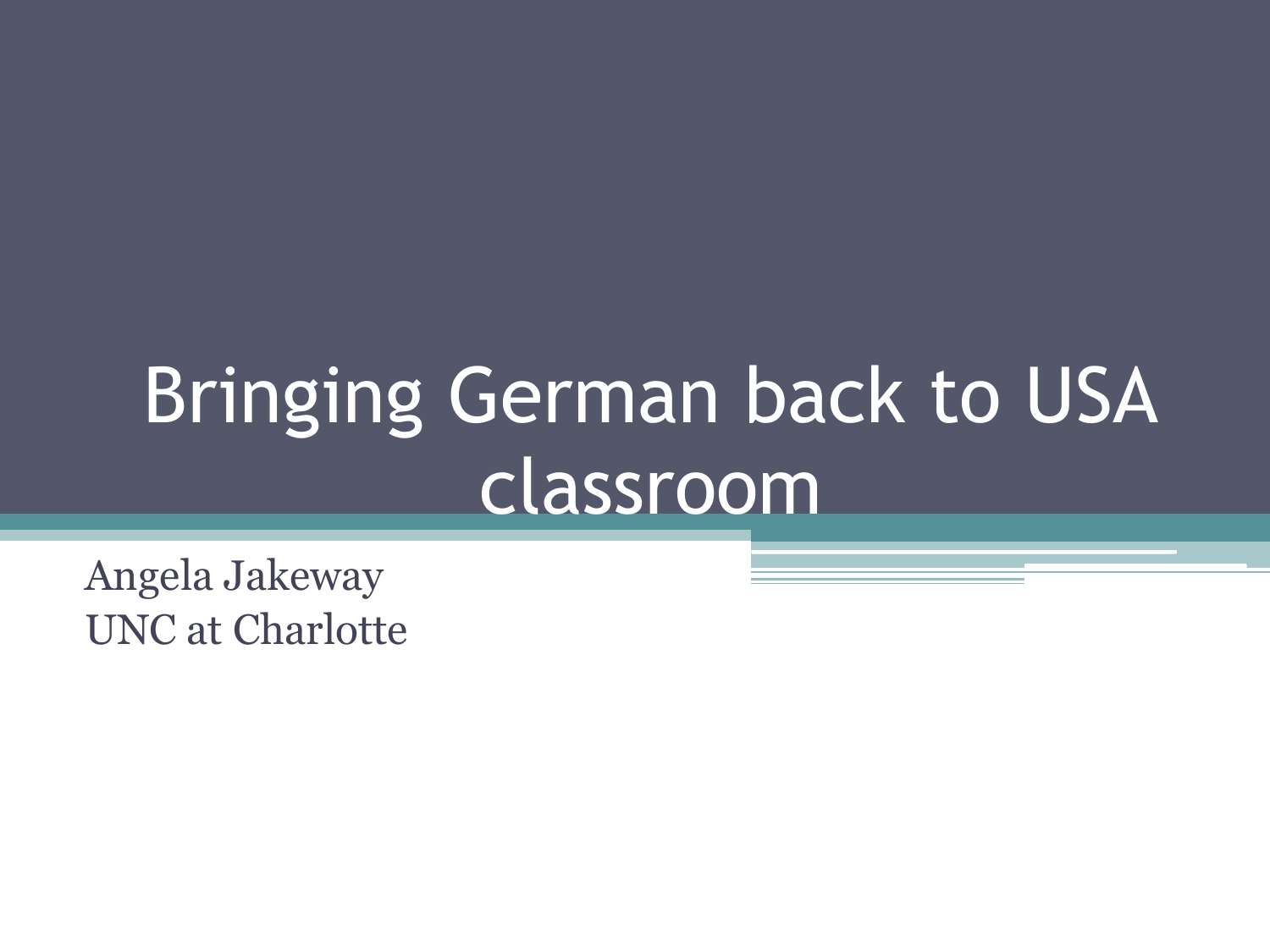### German taught at K-12



If your area has immersion schools than make a field trip with your students to motivate them to learn a Foreign Language/German



Go and visit the closest Universities Language department and show the K-12 students the future.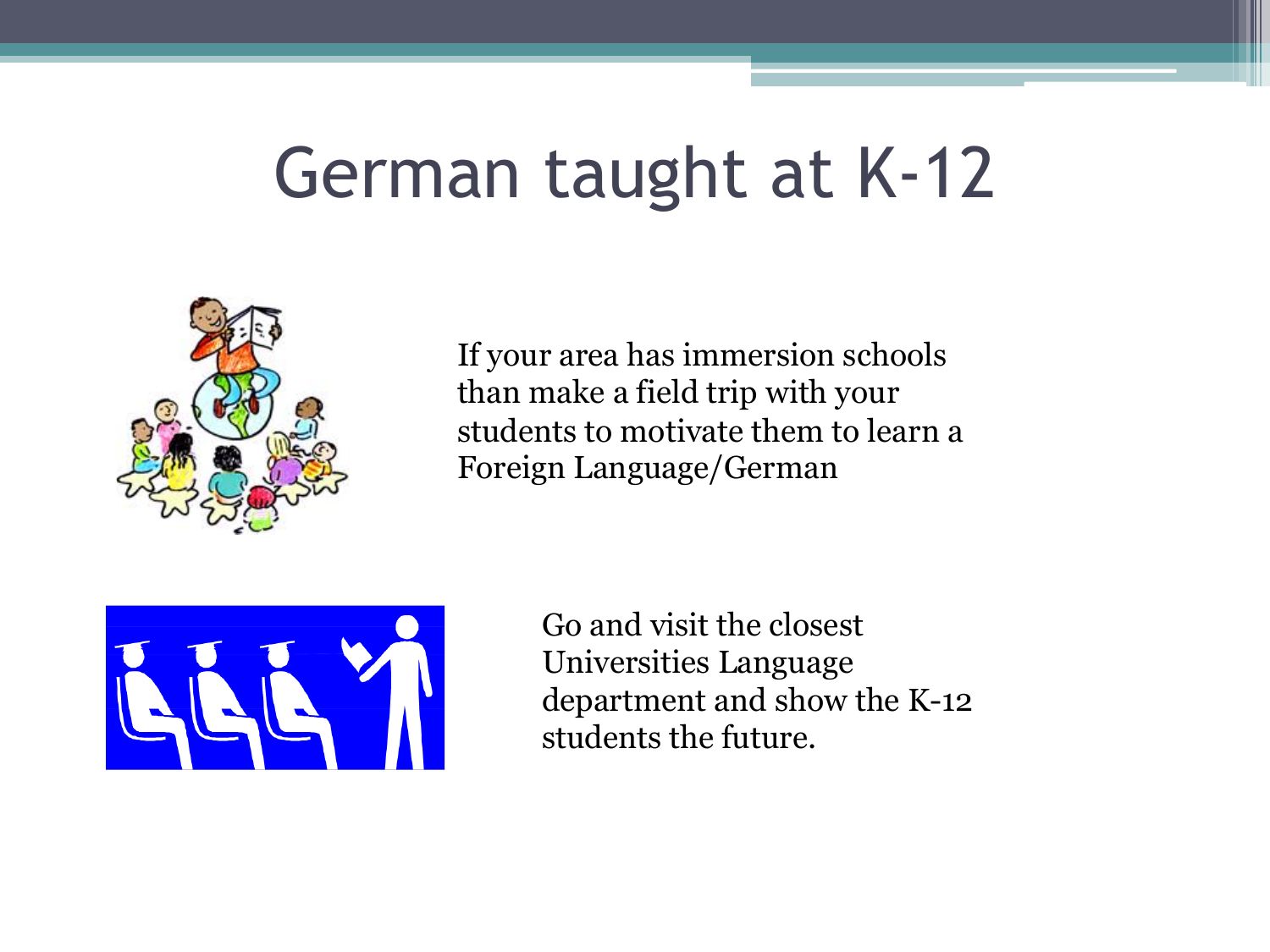## Anxiety and the question why?



Learning a foreign language is helping you to get better test results in MAT, GRE and **GMAT** 

Work/Job/Success As an example in the Carolinas are 350 German company who want to hire a person who knows the culture and the language of Germany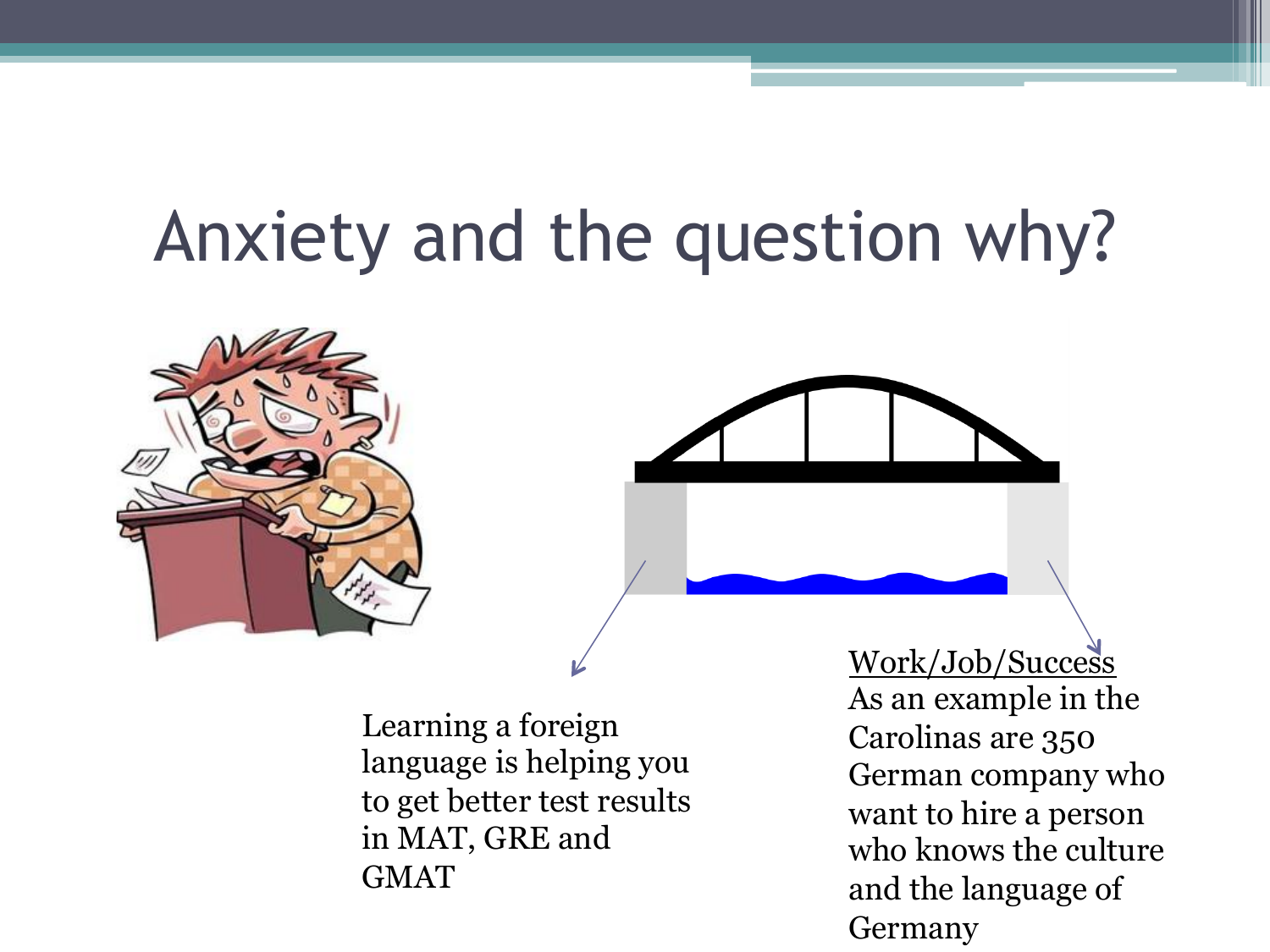#### Students teach Students



Learning from other students motivates your students. Have a day where "visiting student" are coming and talking about the positive experience.

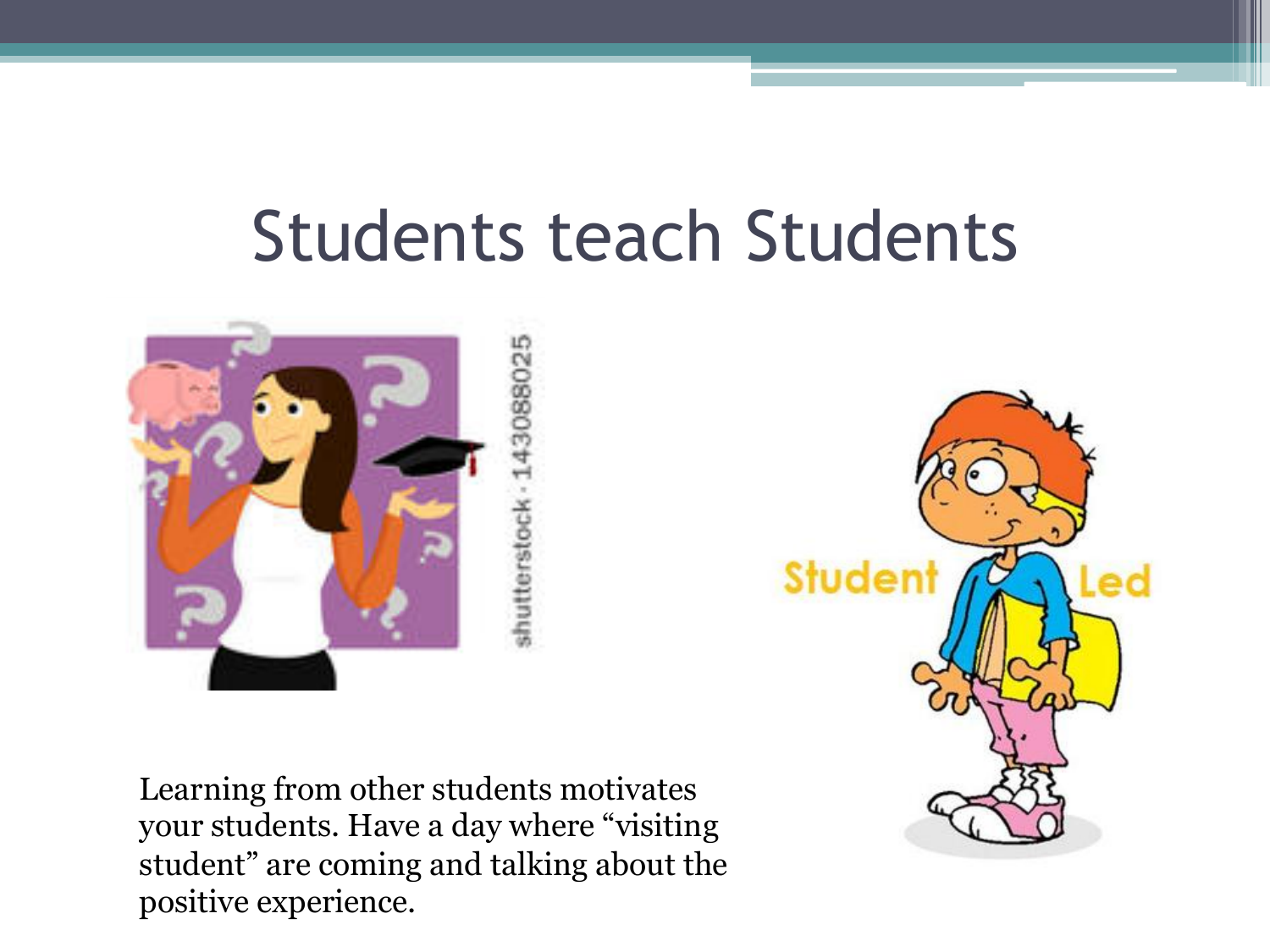## Professional Guest Speakers

Saertex BMW

Bosch-Rexroth

Steag

Luetze

Motivating your students with professional guest speakers from area German companies

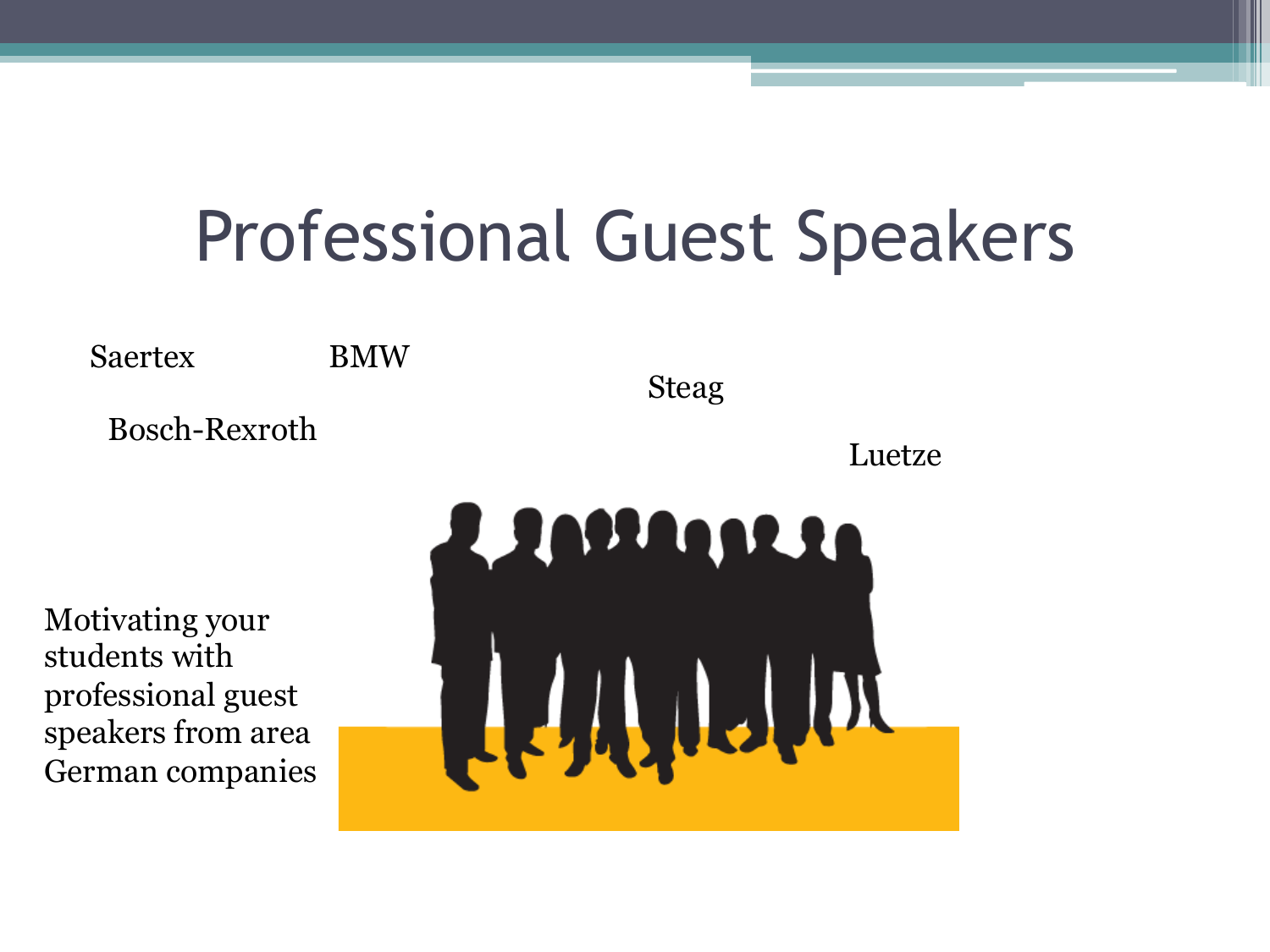## Company Tours



Go and take your students on a field trip. Around Charlotte, the companies are always welcoming a group of interested students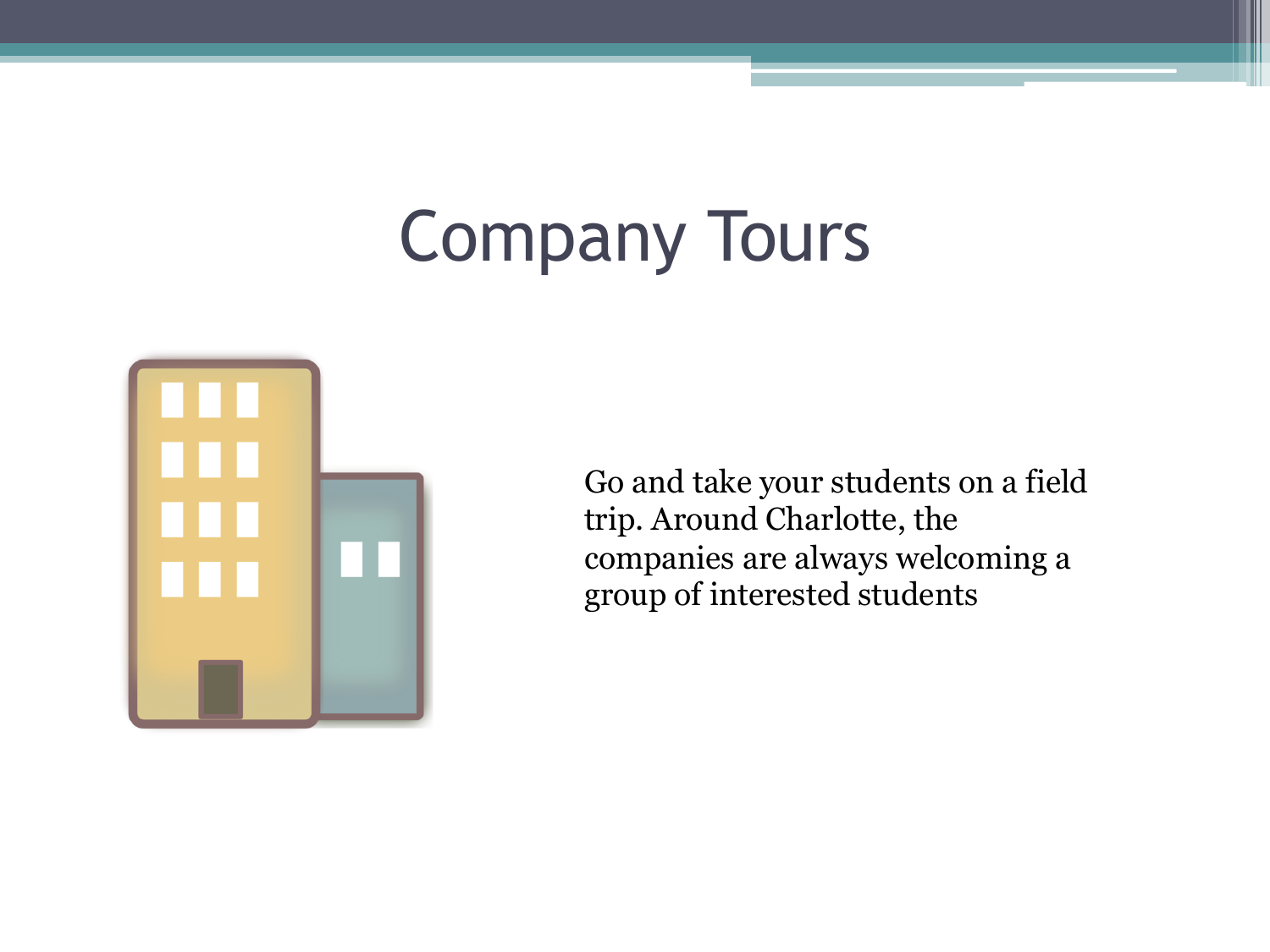#### **Scholarships**

German companies want the language to grow in the USA. Ask for scholarship money. The German Federal Government also give money to raise more German language awareness in the USA



http://germanfoundation.com/

http://www.germany.info/Vertretung/ usa/en/09\_\_Language\_\_Education/ 00/Language-and-Education.html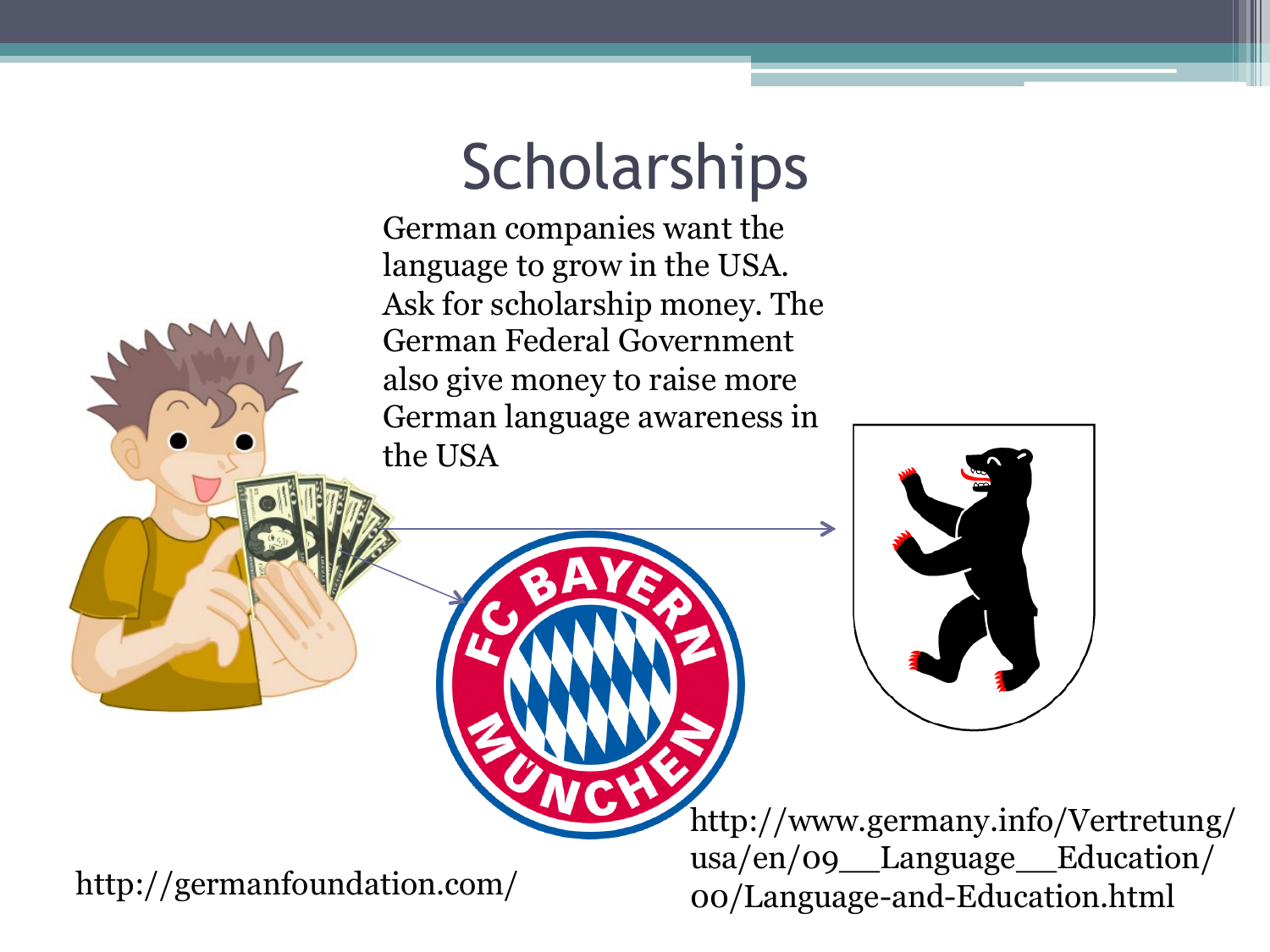# AmCham GERMANY Access Your Global Network

Send your students to work in the summer in Germany. Check out http://www.amcham.de/

Member Universities:

Emory University, Georgia State University, Georgia Tech University, Kennesaw State University, University of North Georgia, UNC Charlotte, Columbus State University, University of Georgia, Piedmont College, UNC Chapel Hill and Washington & Lee University.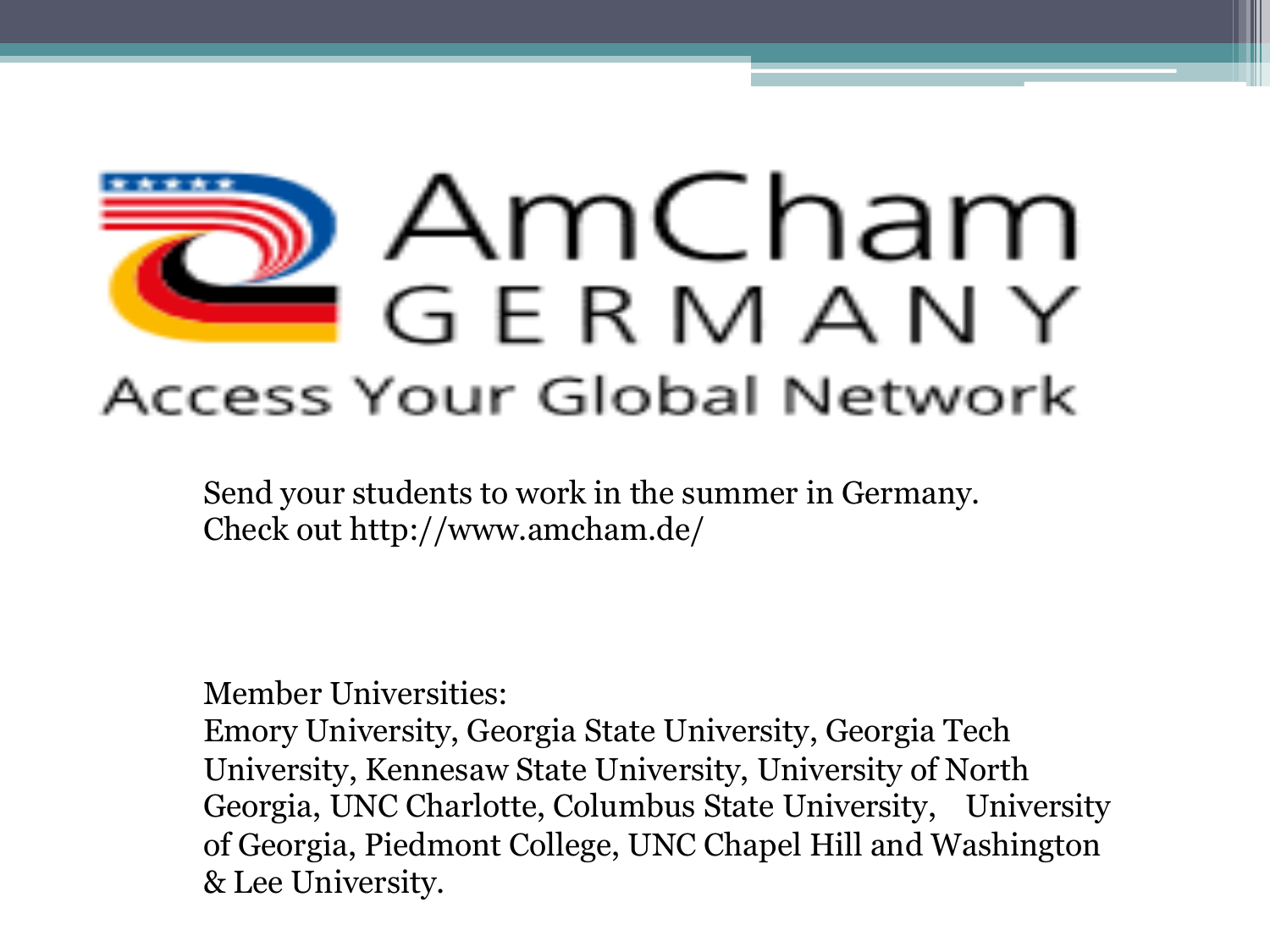## Develop New Courses/ Classes

- Why do we learn about culture?
	- Include movies and music
	- Have a German breakfast
- Have a Christmas song singing
- Share your personal experiences!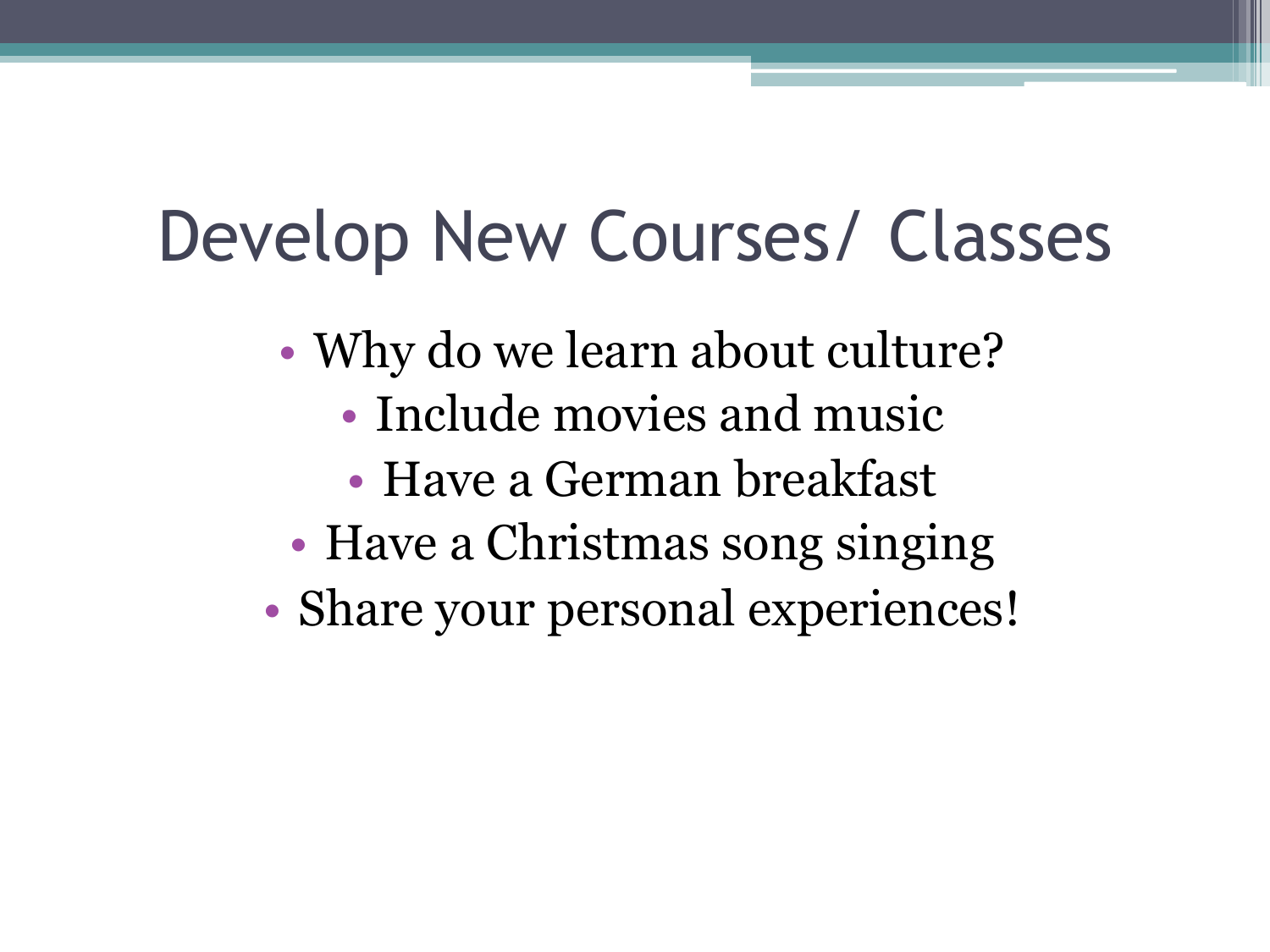# Learning by doing

Have your students look up German companies in your area. Let them present the findings to the class.

- Learning starts when you get out of your comfort zone.
- Presenting in front of a group is an important task
- Research companies and share your knowledge